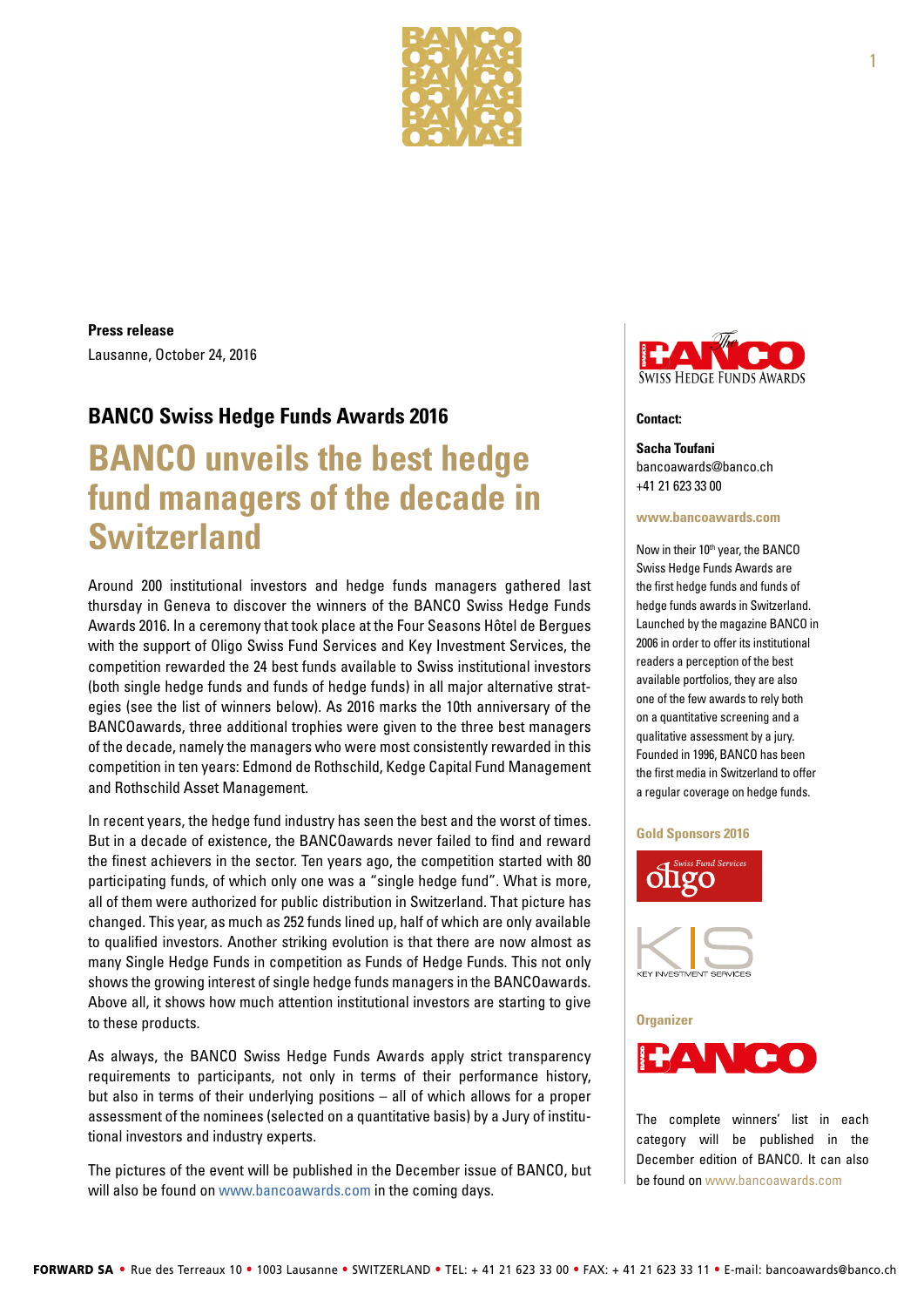

# **The BANCO Swiss Hedge Funds Awards 2016 - Winners List -**

# **BANCO D'OR**

As 2016 marks the 10th anniversary of the BANCOawards, three additional trophies were given to the three best managers of the decade, namely the managers who were most consistently rewarded in this competition in ten years:

Edmond de Rothschild Kedge Capital Fund Management Ltd. Rothschild Asset Management

# **Winners of category Funds of Hedge Funds**

# **LONG/SHORT EQUITY**

- **1 an** Skënderbeg Fund\*
- **3 ans** Ferrum Fund Equity Hedge\*
- **5 ans** Kedge Capital Equity Strategies Opportunities PC\*

# **MULTISTRATEGY DEFENSIVE BIAS**

- **1 an** UBS Neutral Alpha Strategies Limited\*
- **3 ans** Thalia Alternative Sicav Arbitrage Opportunities\*
- **5 ans** Thalia Alternative Sicav Arbitrage Opportunities\*
- **10 ans** UBS Neutral Alpha Strategies Limited\*

# **MultiStrategy No Bias**

- **1 an** PCAM Blue Chip Ltd.\*
- **3 ans** PCAM Blue Chip Ltd.\*
- **5 ans** PCAM Blue Chip Ltd.\*
- **10 ans** Kedge Capital Sedna No 1 Fund\*

# **OTHER STRATEGIES**

- **5 ans** R Investment Opal Global Trading\*
- **10 ans** R Investment Opal Global Trading\*

(\*) For qualified investors only



## **Contact:**

**Sacha Toufani**  [bancoawards@banco.ch](mailto:bancoawards@banco.ch) +41 21 623 33 00

#### **[www.bancoawards.com](http://www.bancoawards.com)**

Now in their 10<sup>th</sup> year, the BANCO Swiss Hedge Funds Awards are the first hedge funds and funds of hedge funds awards in Switzerland. Launched by the magazine BANCO in 2006 in order to offer its institutional readers a perception of the best available portfolios, they are also one of the few awards to rely both on a quantitative screening and a qualitative assessment by a jury. Founded in 1996, BANCO has been the first media in Switzerland to offer a regular coverage on hedge funds.

#### **Gold Sponsors 2016**







The complete winners' list in each category will be published in the December edition of BANCO. It can also be found on www.bancoawards.com